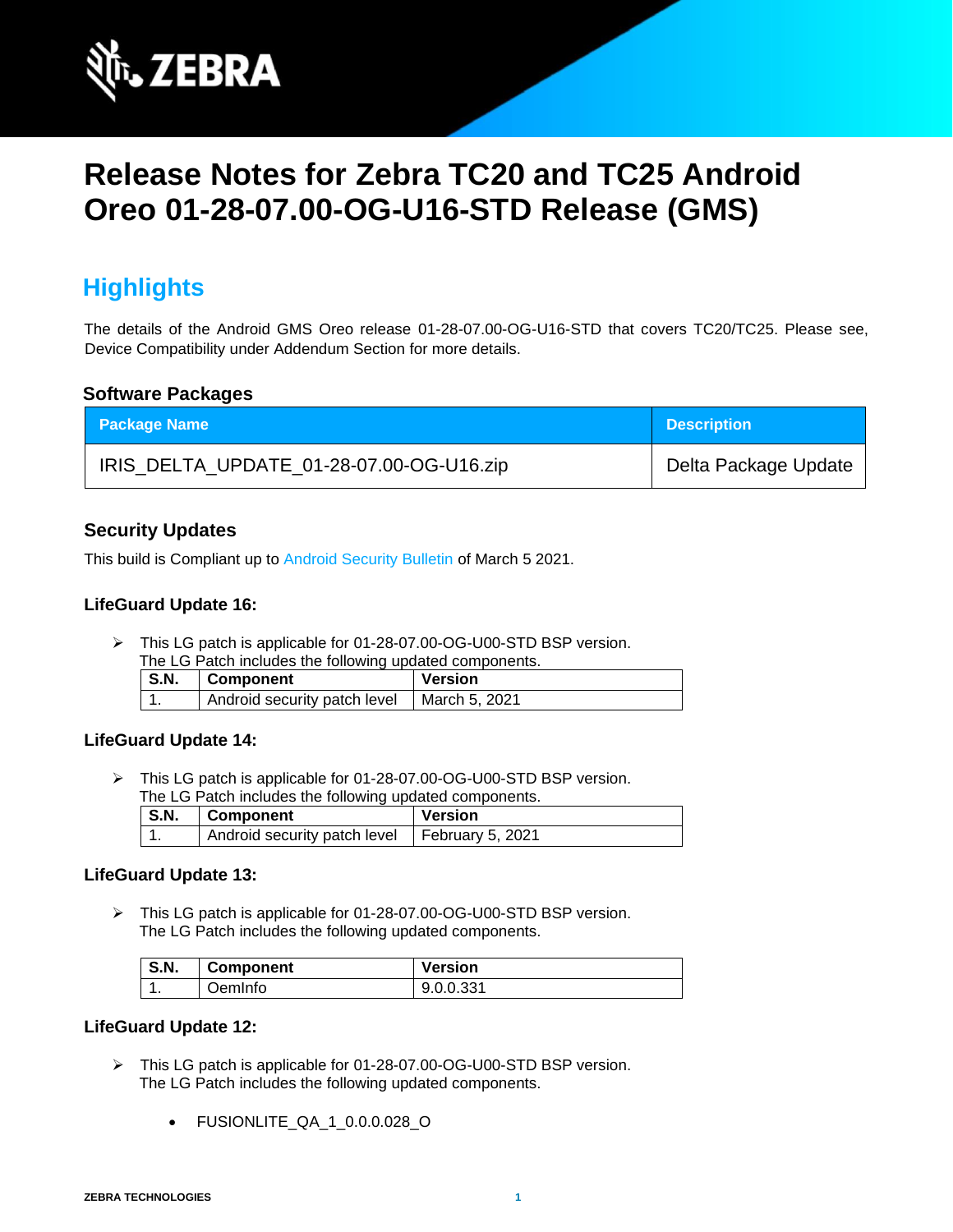

Radio: QA\_1\_00.0.0.022\_O Application: QA\_1\_00.0.0.009\_O Middleware: QA\_1\_00.0.0.014\_O

#### **LifeGuard Update 11:**

➢ This LG patch is applicable for 01-28-07.00-OG-U00-STD BSP version. The LG Patch includes the following updated components.

| <b>S.N.</b> | <b>Component</b> | <b>Version</b> |
|-------------|------------------|----------------|
|             | Chrome Bowser    | 85.0.4183.127  |
|             | OemInfo          | 9.0.0.282      |

#### **Features**

• Added support in OemInfo to allows customer applications and sideloaded applications to read BT MAC address

#### **LifeGuard Update 09:**

- ➢ This LG patch is applicable for 01-28-07.00-OG-U00-STD BSP version.
	- The LG Patch includes the following updated components.

| <b>S.N.</b> | Component                    | <b>Version</b>  |
|-------------|------------------------------|-----------------|
|             | Android security patch level | October 5, 2020 |

#### **LifeGuard Update 07:**

➢ This LG patch is applicable for 01-28-07.00-OG-U00-STD BSP version. The LG Patch includes the following updated components.

| S.N. | <b>Component</b>          | <b>Version</b> |
|------|---------------------------|----------------|
|      | <b>Scanning Framework</b> | 23.1.9.1       |
|      | Zebra Data Service        | 7.0.2.1047     |
|      | <b>Oemlnfo</b>            | 9.0.0.198      |

#### **Fixes**

• SPR40287 – Added updates on feature dotcode bar-codes.

#### **LifeGuard Update 05:**

➢ This LG patch is applicable for 01-28-07.00-OG-U00-STD BSP version. The LG Patch includes the following updated components.

| <b>S.N.</b> | <b>Component</b> | <b>Version</b> |
|-------------|------------------|----------------|
|             | МX               | 9.4.0.2        |
|             | Data Wedge       | 7.3.34         |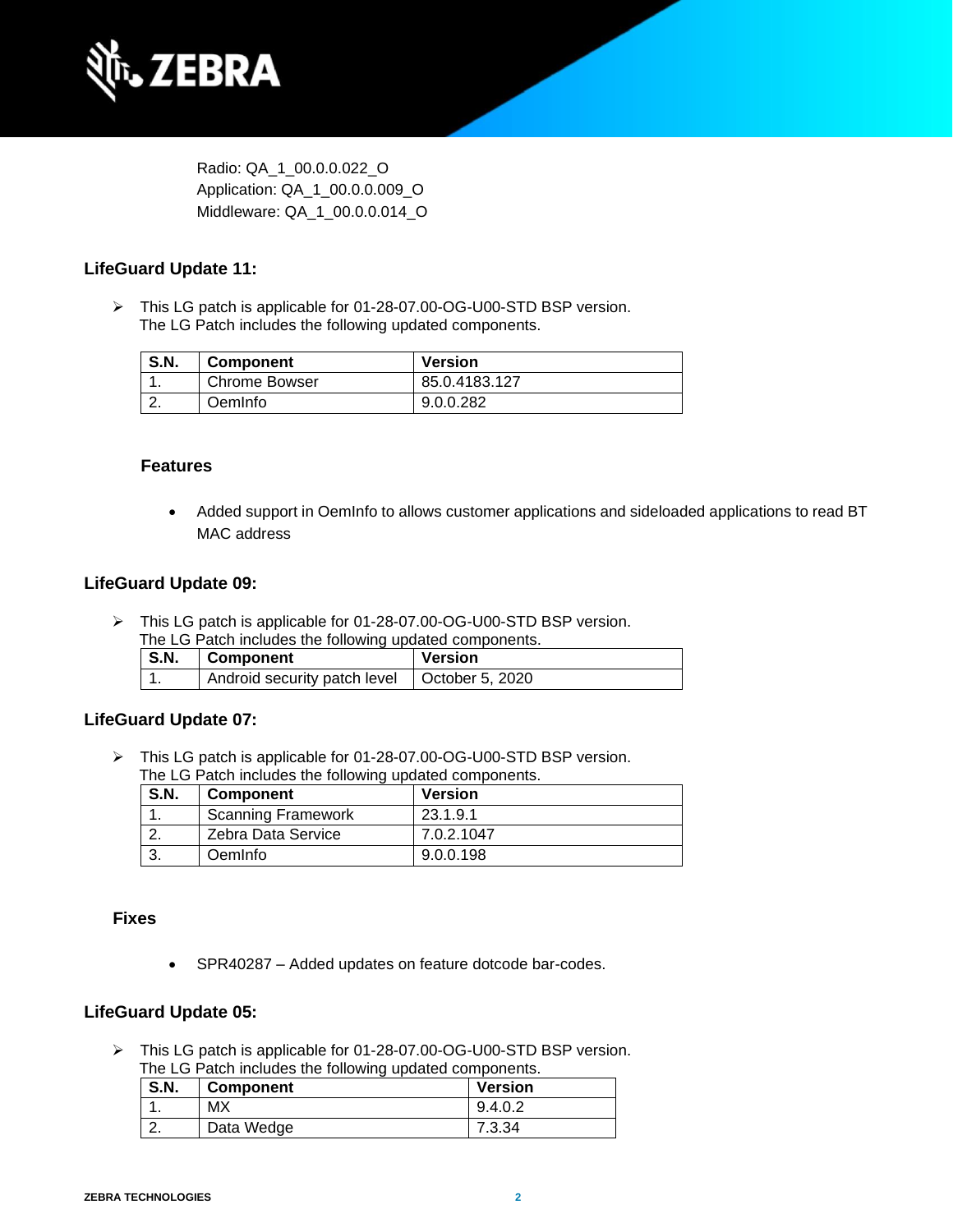

|    | <b>Stage Now-Client</b>   | 3.4.1.5          |
|----|---------------------------|------------------|
|    | <b>EMDK</b> for Android   | 7.3.23.2323      |
| 5. | <b>MX Proxy Framework</b> | 10.0.1.1         |
|    | OSx                       | QCT.81.8.11.4.UL |

## **Fixes**

• SPR40193/40250 – Resolved an issue wherein user was unable to power off the device by clicking on the Power menu item while automation suite was running on the device.

## **LifeGuard Update 03:**

- ➢ This LG patch is applicable for 01-28-07.00-OG-U00-STD BSP version. The LG Patch includes the following updated components.
	- FUSIONLITE\_QA\_1\_0.0.0.027\_O Radio: QA\_1\_00.0.0.021\_O Application: QA\_1\_00.0.0.009\_O Middleware: QA\_1\_00.0.0.014\_O

#### **Fixes**

• SPR39819 – Resolve an issue where EXTRA Enter was observed in app's multiline input field on scan the barcode with DW settings have set Action Key Char as "Line Feed".

#### **LifeGuard Update 02:**

- ➢ This LG patch is applicable for 01-28-07.00-OG-U00-STD BSP version. The LG Patch includes the following updated components.
	- FUSIONLITE\_QA\_1\_0.0.0.026\_O Radio: QA\_1\_00.0.0.020\_O Application: QA\_1\_00.0.0.009\_O Middleware: QA\_1\_00.0.0.013\_O

#### **Fixes**

- SPR38643 Added support for "Send Characters As Events" option.
- SPR38723 Resolved an issue wherein the DST time zone for Sao Paolo was shown incorrect.

### **Version Information**

Below Table contains important information on versions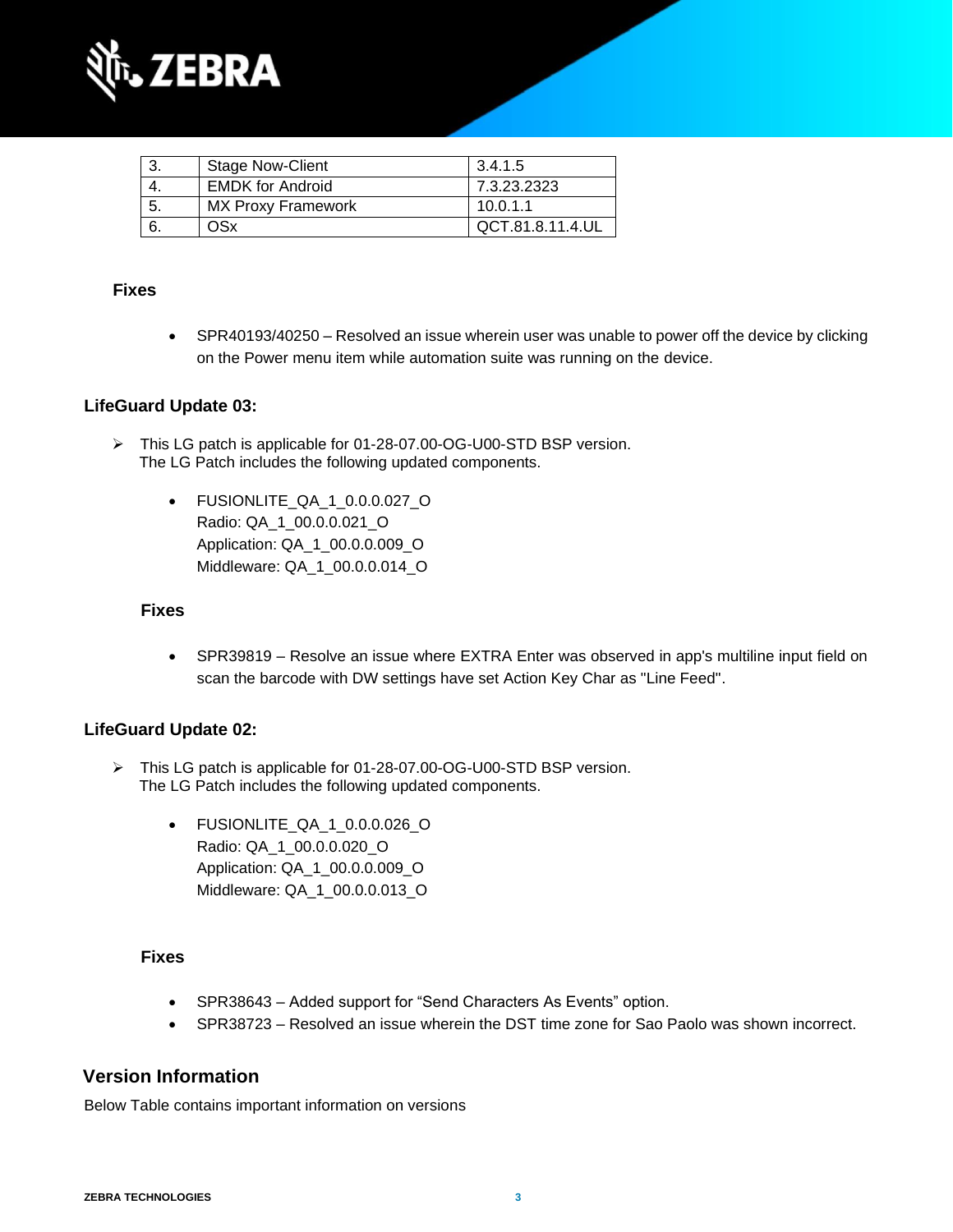

| <b>Description</b>          | <b>Version</b>                                      |
|-----------------------------|-----------------------------------------------------|
| <b>Product Build Number</b> | 01-28-07.00-OG-U16-STD                              |
| <b>Android Version</b>      | 8.1.0                                               |
| <b>Security Patch level</b> | March 5, 2021                                       |
| <b>Linux Kernel</b>         | 3.18.71                                             |
| <b>Component Versions</b>   | Please see Component Version under Addendum section |

## **Installation Instructions**

### **Software update procedure**

The installation instructions assume user has ADB installed on their PC (the adb drivers etc..) and user device has developer options enabled and USB debugging ON. Please check following link for more information on installation and setup instructions.

• [Installation and setup instructions](https://www.zebra.com/content/dam/zebra_new_ia/en-us/software/operating-system/tc20-operating-system/Android-O-OS-Update-TC20-and-TC25-GMS.pdf)

## **NOTE:**

For Enterprise Mobile Device Management, most EMM vendors such as SOTI, AirWatch, MobileIron, etc. WILL require an updated device management agent to support this OREO enterprise device. Do NOT use your existing device management agent and console with this device without first contacting your EMM vendor to understand when the agent supporting this device is available and whether a console upgrade is required as well. Attempting to enroll with an agent that is not validated to support the device will result in errors.

## **Addendum**

## **Device Compatibility**

This software release has been approved for use on the following devices.

#### **[TC20 Home Page](https://www.zebra.com/us/en/support-downloads/software/operating-system/tc20-operating-system.html)**

| <b>TC20</b>               |                                                |
|---------------------------|------------------------------------------------|
| <b>Device Part Number</b> | <b>Operating System</b>                        |
| TC200J-10C112A6           | Android O GMS ROW - EMEA, LATAM, APAC & Canada |
| TC200J-10C112US           | Android O GMS US Only                          |
| TC200J-10A111US           | Android O GMS US Only                          |
| TC200J-10A111A6           | Android O GMS ROW - EMEA, LATAM, APAC & Canada |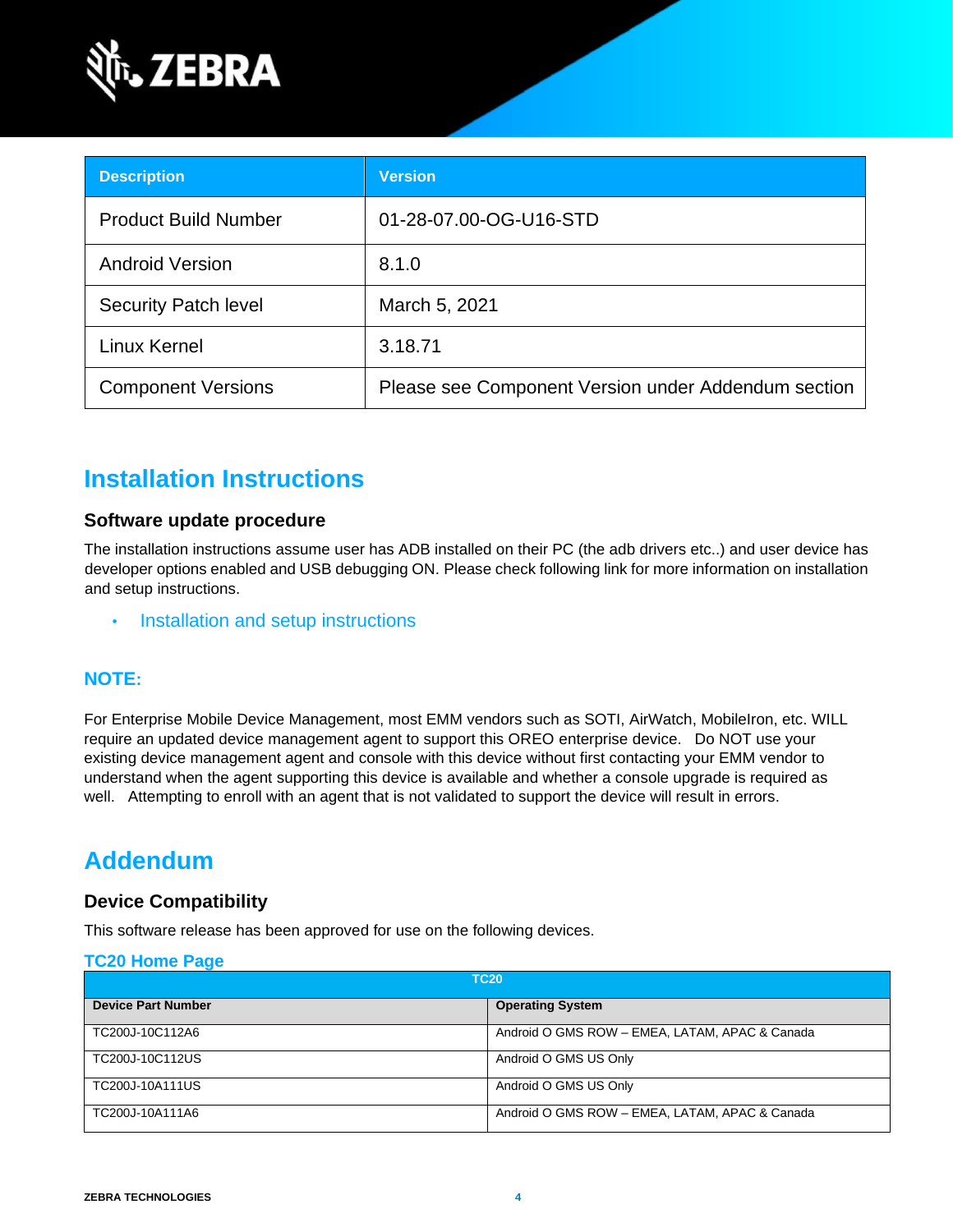

| TC200J-10C213A6        | Android O GMS ROW - EMEA, LATAM, APAC & Canada (Premium<br>SKU) |
|------------------------|-----------------------------------------------------------------|
| TC200J-10C213US        | Android O GMS US Only (Premium SKU)                             |
| TC200J-10A111TN        | Android O GMS TUNISIA Only                                      |
| TC200J-10C112TN        | Android O GMS TUNISIA Only                                      |
| TC200J-10C213IA        | Android O GMS INDIA (Premium SKU)                               |
| TC200J-10C112IA        | Android O GMS INDIA                                             |
| TC200J-10A111IA        | Android O GMS INDIA                                             |
| TC200J-1KC111A6        | Android O GMS ROW EMEA, LATAM, APAC & Canada (Keyboard<br>SKU)  |
| TC200J-1KC111IA        | Android O GMS INDIA (Keyboard SKU)                              |
| <b>TC200J-1KC111TN</b> | Android O GMS TUNISIA (Keyboard SKU)                            |
| TC200J-1KC111US        | Android O GMS US (Keyboard SKU)                                 |
| TC200J-10C213AZ        | Android O GMS Australia/New Zealand (Premium SKU)               |

### **[TC25 Home Page](https://www.zebra.com/us/en/support-downloads/software/operating-system/tc25-operating-system.html)**

| <b>TC25</b>               |                                                   |  |
|---------------------------|---------------------------------------------------|--|
| <b>Device Part Number</b> | <b>Operating System</b>                           |  |
| TC25AJ-10C102A6           | Android O GMS ROW - EMEA                          |  |
| TC25AJ-10B101A6           | Android O GMS ROW - EMEA                          |  |
| TC25BJ-10C102A6           | Android O GMS ROW - EMEA & APAC                   |  |
| TC25BJ-10B101A6           | Android O GMS ROW - EMEA & APAC                   |  |
| TC25BJ-10C102IA           | Android O GMS ROW - INDIA                         |  |
| TC25BJ-10B101IA           | Android O GMS ROW - INDIA                         |  |
| TC25BJ-10C102BR           | Android O GMS ROW - BRAZIL                        |  |
| TC25BJ-10B101BR           | Android O GMS ROW - BRAZIL                        |  |
| TC25BJ-10C102JP           | Android O GMS ROW - JAPAN                         |  |
| TC25BJ-10B101JP           | Android O GMS ROW - JAPAN                         |  |
| TC25DJ-10C102AZ           | Android O GMS Australia/New Zealand (Premium SKU) |  |
| TC25AJ-10C102US           | Android O GMS NORTH AMERICA - US                  |  |
| TC25BJ-10B101ID           | Android O GMS ROW - INDONESIA                     |  |
| TC25BJ-10C102ID           | Android O GMS ROW - INDONESIA                     |  |

## **Component Versions**

For detailed release notes, please refer [techdocs.zebra.com,](https://techdocs.zebra.com/) [developer.zebra.com](https://developer.zebra.com/)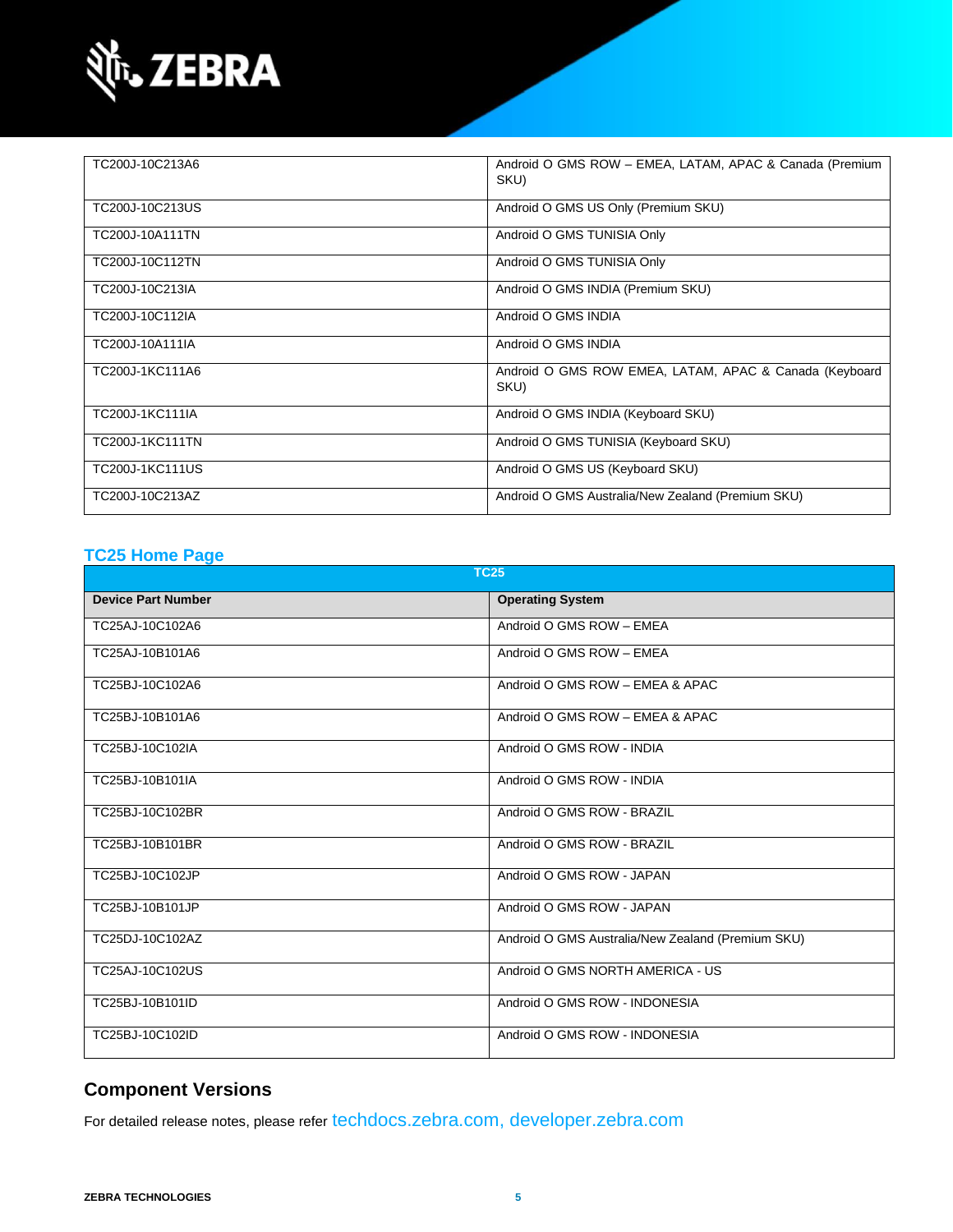

| <b>Component / Description</b>      | <b>Version</b>                          |
|-------------------------------------|-----------------------------------------|
| <b>Build_version</b>                | 01-28-07.00-OG-U16-STD                  |
| Android_version                     | 8.1.0                                   |
| Android_SDK_Level                   | 27                                      |
| <b>Android Security Patch Level</b> | March 5, 2021                           |
| Linux_kernel                        | 3.18.71                                 |
|                                     | FUSIONLITE_QA_1_0.0.0.028_O             |
|                                     | Radio: QA_1_00.0.0.022_O                |
|                                     | Application: QA_1_00.0.0.009_O          |
|                                     | Middleware: QA_1_00.0.0.014_O           |
| Wifi                                | Firmware: CNSS-PR-4-0-00707/01050102    |
| Platform                            | Qualcomm MSM8937                        |
| <b>Scanning_Framework</b>           | 23.1.9.1                                |
| <b>DWDemo</b>                       | 2.0.15                                  |
| <b>OSX</b>                          | QCT.81.8.11.4.UL                        |
| <b>MXMF</b>                         | 9.4.0.2                                 |
| <b>Touch</b>                        | Focaltech V1.1 20161103 (fw:0x24)       |
| <b>Acoustic Profiles</b>            | General: CO4.2                          |
|                                     | Cellular: CO4.2                         |
| <b>Bluetooth_Stack</b>              | CNSS-PR-4-0-00707/01050102              |
| <b>Flash Size</b>                   | 16G /32G                                |
| RAM_Size                            | 2G                                      |
| <b>GPS</b>                          | MPSS.JO.3.0.c13-00016-8937_GENNS_PACK-1 |
| <b>MMS</b>                          | 8.1.0                                   |
| <b>RIL_Version</b>                  | Qualcomm RIL 1.0                        |
| <b>BT_Pairing_Utility</b>           | 3.15                                    |
| <b>Datawedge</b>                    | 7.3.34                                  |
| <b>Camera</b>                       | 2.0.002                                 |
| PTT                                 | 3.1.39                                  |
| <b>RxLogger</b>                     | 5.4.12.0                                |
| <b>StageNow</b>                     | 3.4.1.5                                 |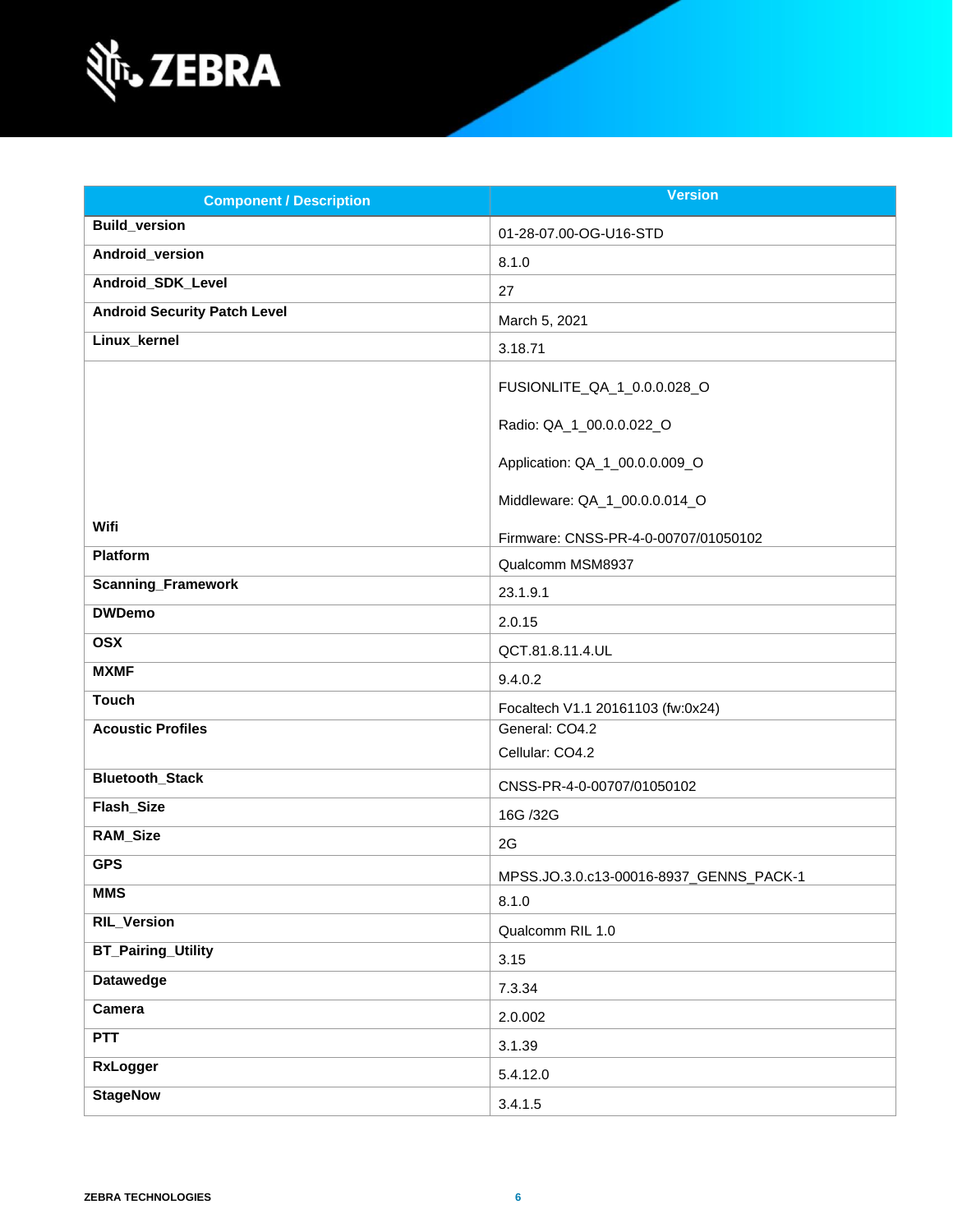

| <b>MX Proxy Framework</b>      | 10.0.1.1                                                                                                                                                                                                                                                                                                                    |
|--------------------------------|-----------------------------------------------------------------------------------------------------------------------------------------------------------------------------------------------------------------------------------------------------------------------------------------------------------------------------|
| <b>Zebra Data Service</b>      | 7.0.2.1047                                                                                                                                                                                                                                                                                                                  |
| Zebra Software License Manager | 3.2.0                                                                                                                                                                                                                                                                                                                       |
| <b>EMDK</b>                    | 7.3.23.2323                                                                                                                                                                                                                                                                                                                 |
| <b>IMEI SV Number</b>          | 11                                                                                                                                                                                                                                                                                                                          |
| <b>OEM Config</b>              | 9.0.0.331                                                                                                                                                                                                                                                                                                                   |
| <b>DDT</b>                     | V1.17.0.9                                                                                                                                                                                                                                                                                                                   |
| <b>Chrome WebView</b>          | 85.0.4183.127                                                                                                                                                                                                                                                                                                               |
| <b>GMS Version</b>             | 8.1 201812                                                                                                                                                                                                                                                                                                                  |
| <b>Fingerprint</b>             | Zebra/TC25/TC25FM:8.1.0/01-28-07.00-OG-U16-STD/<br>210317:user/release-keys,<br>Zebra/TC20/TC20RT:8.1.0/01-28-07.00-OG-U16-STD/<br>210317:user/release-keys,<br>ZebraTC20/TC20RD:8.1.0/01-28-07.00-OG-U16-STD/<br>210317:user/release-keys,<br>Zebra/TC20/TC20KB:8.1.0/01-28-07.00-OG-U16-STD/<br>210317:user/release-keys, |

## **Important Links**

- <https://techdocs.zebra.com/datawedge/7-3/guide/about/>
- <https://techdocs.zebra.com/emdk-for-android/7-3/guide/about/>
- <https://techdocs.zebra.com/stagenow/3-4/about/>
- <https://techdocs.zebra.com/mx/>
- <https://techdocs.zebra.com/ddt/1-1/guide/about/>
- <https://techdocs.zebra.com/rxlogger/5-4/guide/about/>

## **Known Issues and Workarounds**

- OS downgrade behavior has changed in Oreo. Automatic enterprise data reset is performed when the system detects OS downgrade operation. Following are the examples of OS downgrade operations:
	- o Oreo (GMS) to Nougat (GMS)
	- o Downgrading to lower patch version within Oreo.
- To avoid text cropping in some applications, accessibility options can be used to change the display size to small.
- An issue wherein period key was not working on Remote connections (RDP / Horizon / Citrix ) **User needs to push an empty file namely SPR36457.txt and copy it into /enterprise/usr/persist/ and reboot the device for this functionality to get enabled.**